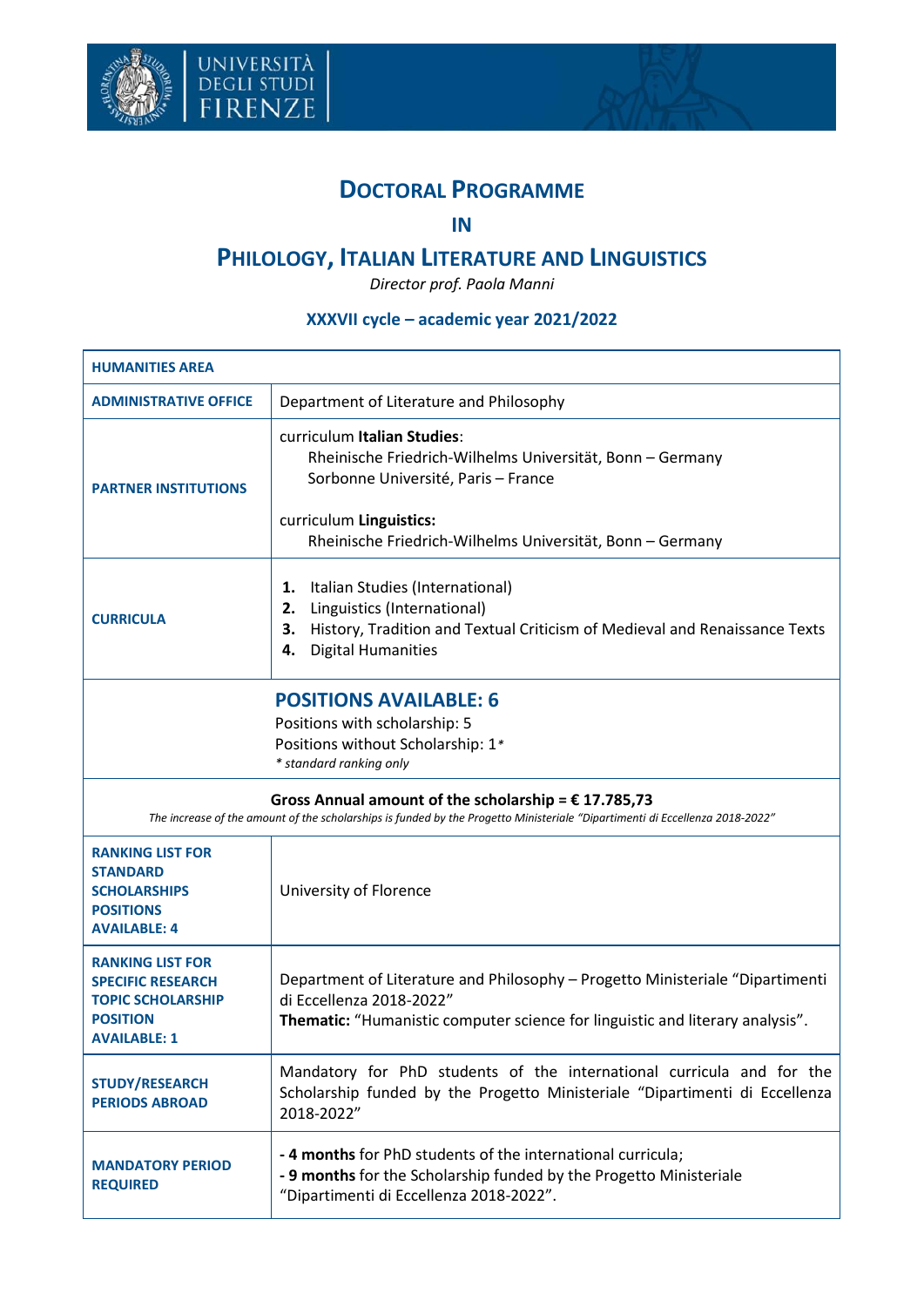|                                                                                                                  | • Copy of the Identification Document                                                                                                                                                                                                                                                                                                                                                                                                                                                                                                                                                                                                                                                                                                       |  |  |
|------------------------------------------------------------------------------------------------------------------|---------------------------------------------------------------------------------------------------------------------------------------------------------------------------------------------------------------------------------------------------------------------------------------------------------------------------------------------------------------------------------------------------------------------------------------------------------------------------------------------------------------------------------------------------------------------------------------------------------------------------------------------------------------------------------------------------------------------------------------------|--|--|
| <b>DOCUMENTS REQUIRED</b><br><b>FOR THE ADMISSION</b><br>(under penalty of<br>exclusion from the<br>competition) | Self-declaration for qualifications (bachelor's/Master's/combined cycle<br>degree) obtained in Italy with a list of all exams taken and their mark, title<br>of the thesis and graduation mark<br>(download the form here make sure you fill in in all the fields)                                                                                                                                                                                                                                                                                                                                                                                                                                                                          |  |  |
|                                                                                                                  | Foreign qualification required to access with a list of all exams taken and<br>their mark, title of the thesis and graduation mark.                                                                                                                                                                                                                                                                                                                                                                                                                                                                                                                                                                                                         |  |  |
|                                                                                                                  | The same documentation except for the final mark must be submitted by those who will graduate<br>by 31/10/2021                                                                                                                                                                                                                                                                                                                                                                                                                                                                                                                                                                                                                              |  |  |
| <b>DOCUMENTS REQUIRED</b><br><b>FOR THE EVALUATION</b>                                                           | <b>MANDATORY</b><br>Curriculum vitae et studiorum<br>Copy of Master degree thesis or equivalent (or a chapter of this in case<br>٠<br>it has not been defended yet)<br>Abstract of Master degree thesis (even in case this has not been<br>$\bullet$<br>defended yet)<br><b>Research Project</b>                                                                                                                                                                                                                                                                                                                                                                                                                                            |  |  |
|                                                                                                                  | <b>OPTIONAL</b><br>Publications<br>Any other qualification documents                                                                                                                                                                                                                                                                                                                                                                                                                                                                                                                                                                                                                                                                        |  |  |
| <b>RESEARCH PROJECT</b>                                                                                          | The research project which the candidates intend to carry out during their<br>three years of PhD must meet the following requirements: 1) it must indicate a<br>topic consistent with one of the curricula of the PhD (maximum 20.000<br>characters, spaces, possible notes and bibliography) and explicitly referring to<br>it; 2) it must include: the state of the art; a description of the project; expected<br>results; adequate bibliographical references.<br>The research projects that successful applicants shall engage in during their<br>doctoral career may possibly differ from the project proposed at the<br>application stage: this shall be defined together with the supervisor and<br>approved by the Academic Board. |  |  |
| <b>EVALUATION PROCEDURE</b>                                                                                      | Evaluation of curriculum vitae, research project, other qualification<br>٠<br>documents and publications (if any)<br><b>Interview</b>                                                                                                                                                                                                                                                                                                                                                                                                                                                                                                                                                                                                       |  |  |
|                                                                                                                  | As detailed in the section below" "Evaluation Marks".                                                                                                                                                                                                                                                                                                                                                                                                                                                                                                                                                                                                                                                                                       |  |  |
| <b>OTHER LANGUAGE FOR</b><br><b>THE INTERVIEW</b>                                                                | The interview has to be taken only in Italian language.                                                                                                                                                                                                                                                                                                                                                                                                                                                                                                                                                                                                                                                                                     |  |  |
| <b>INTERVIEW MODE</b>                                                                                            | <b>Remotely (videocall)</b>                                                                                                                                                                                                                                                                                                                                                                                                                                                                                                                                                                                                                                                                                                                 |  |  |
| <b>FURTHER INFORMATION</b>                                                                                       | The interview consists in a discussion on the research project and on other<br>qualification documents and publications (if any), presented by the applicants,<br>and in the assessment of their knowledge of a foreign language (Knowledge of<br>Latin is compulsory for the curriculum in History, Tradition and Textual<br>Criticism of Medieval and Renaissance Texts).                                                                                                                                                                                                                                                                                                                                                                 |  |  |